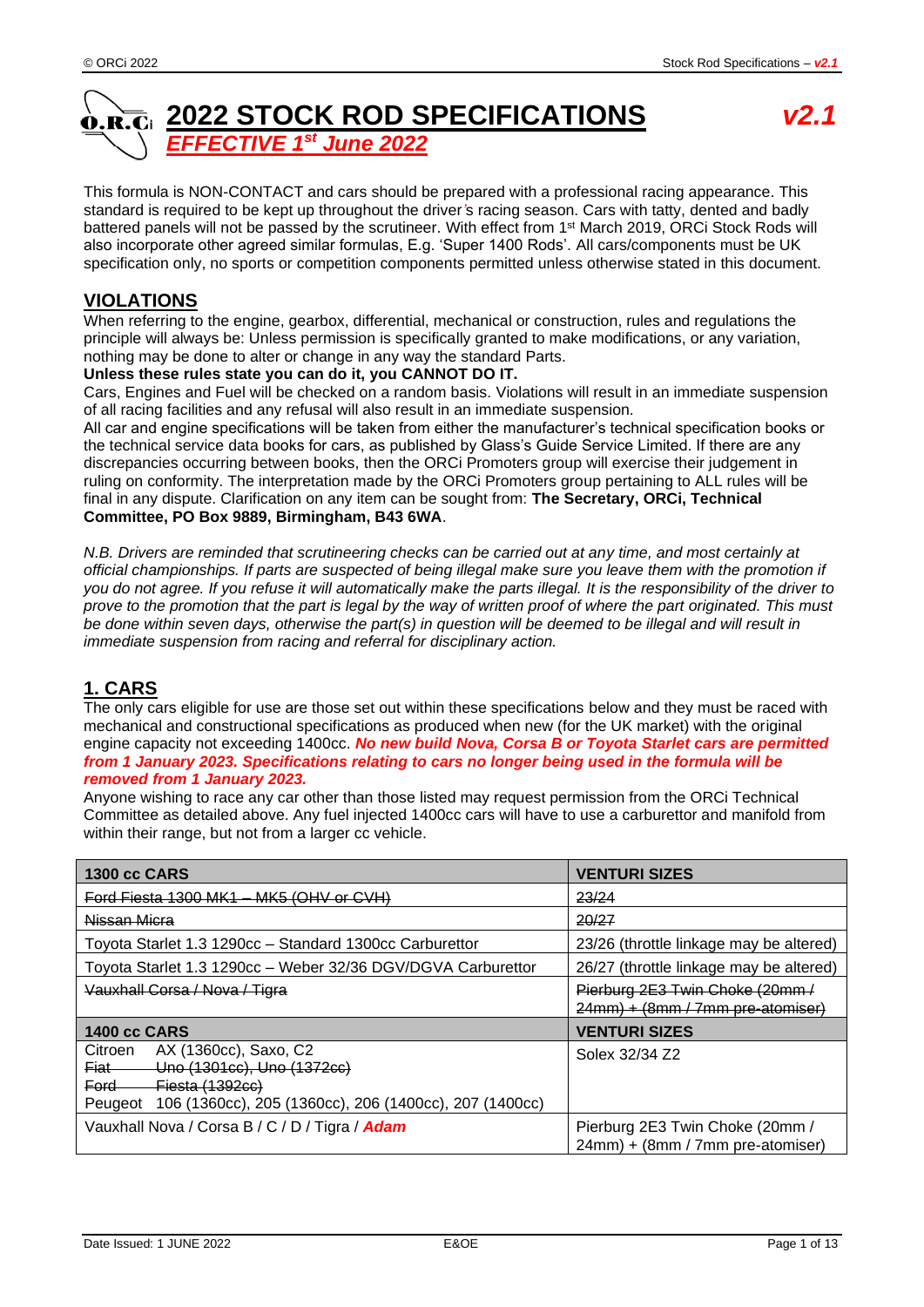- It should be noted that some venturi sizes may vary slightly from those specified by the manufacturer. In these cases drivers should use the above sizes.
- All carburettor/venturi sizes for the above are to be the original standard part.

### **2. ENGINES**

- Engines must be as produced by the manufacturer, two valves per cylinder, i.e. no twin carburettor set ups, where not originally specified. No fuel injection or turbo charging is permitted.
- It is permitted to use an engine or block assembly from another model of the same manufacturer if all technical specifications are the same.
- The interchanging of components between the 1300cc and 1400cc engines from the same manufacturer is permitted to include only the following items without modification (unless expressly stated otherwise): manifold, timing gears, water pump, flywheel, distributor, sump, oil pick up pipe and cambox.
- Engine mountings to remain standard, with the exception of Front Wheel Drive cars where the top engine mounting (by valve cover) may be solid. Corsa C and Citroen C2 may modify engine mounts to fit older engine, but engine must stay in central position – i.e. not to gain an advantage.
- The external face of the engine maybe painted.
- All external nuts and bolts may be changed to non-original (but not high tensile), with the exception of the cylinder head bolts which must remain of standard type.

#### **Cylinder Block**

- Nominal over-boring to a maximum of 0.060" (1.5mm) is permitted. Skimming of the block on the head gasket surface face only is permitted. No other modifications to the block are permitted. Only one standard gasket can be used at any time.
- Oil holes on the crankshaft maybe relieved.
- To allow the interchanging of the small and large Vauxhall flywheel the face of the starter motor aperture maybe altered.

#### **Cylinder Head**

- Cylinder heads must remain standard and unmodified; however the skimming of the cylinder head on the head gasket surface only is permitted.
- Polishing and/or gas-flowing of ports, valve-seats, and/or combustion chambers is NOT permitted.
- A three-angle cut is permitted on the steel valve seat insert only.
- The dimensions of the angle valve seat inserts must be as per the manufacturer's original specification; however the width of the 45-degree seating face is free.
- The following angles only are permitted where a 3-angle cut is used:
	- o 60-degrees,
	- o 45-degrees (seating face),
	- o 30-degrees.
- An over-cut (sometimes referred to as a kiss-cut) of the 30-degree angle is accepted to take account of manufacturing imperfections in cylinder heads and variation in the tooling used, however, the valve head MUST remain within height limits specified below.



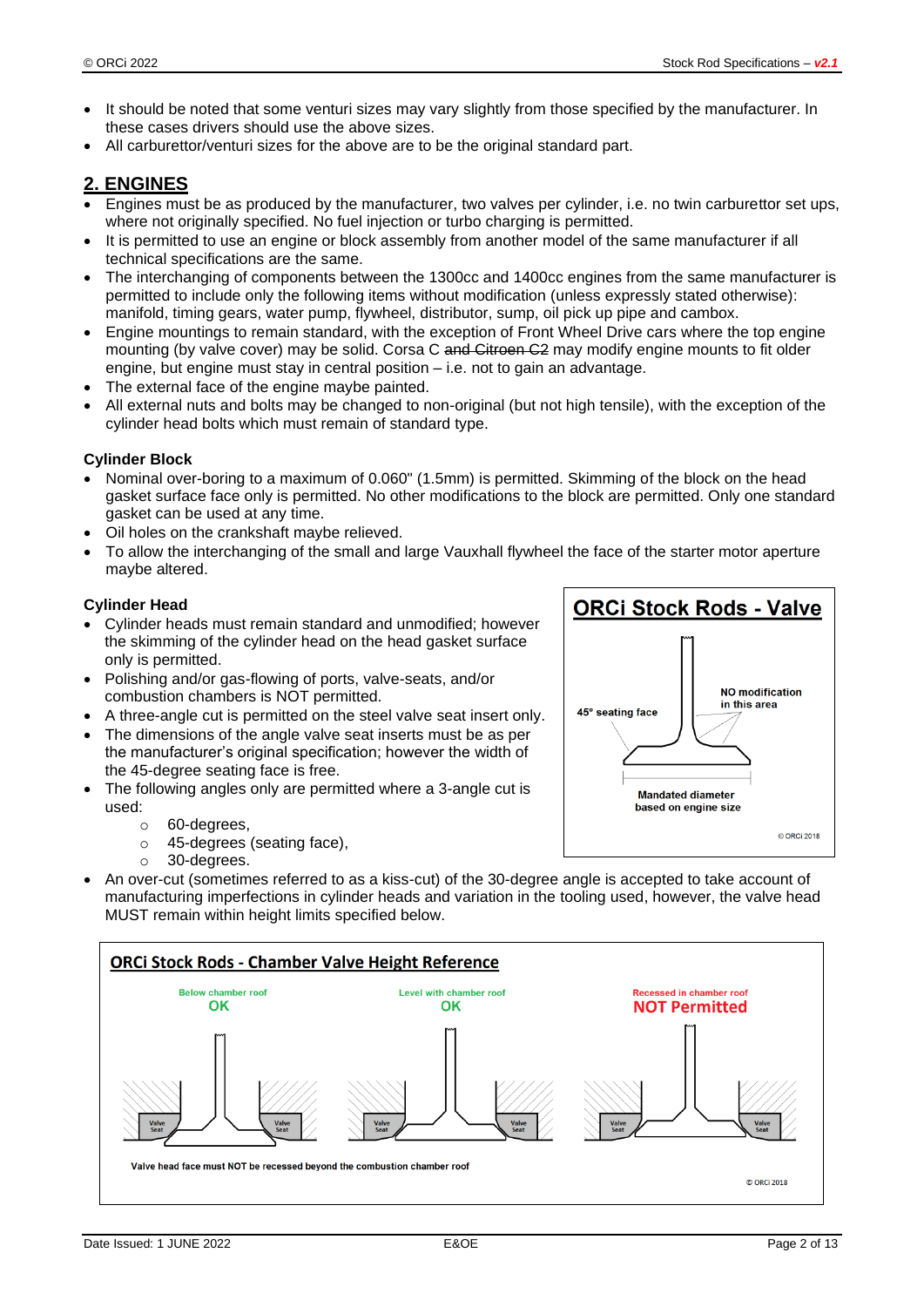- The valve may be raised in the combustion chamber, away from the piston, but the face of the valve MUST be level with or below the level of the combustion chamber roof. The face of the valve must NOT be higher than the combustion chamber roof. See illustration (above) for reference.
- Raising the valve in the chamber may only be achieved by either (i) re-cutting the 45 degree seating face of the steel valve seat insert in the head, or (ii) grinding the 45 degree seat on the valve itself. The overall valve diameter MUST remain as per the manufacturer's original specification. Any other modification to the valve head, stem or profile is NOT permitted. See illustration for reference.
- The valve length must remain within standard manufacturer's tolerances (i.e. the length as supplied to the industry, not a minimum service length). E.g. Vauxhall 104.25mm-105.35mm.
- The valve head diameter must remain as per the manufacturer's original specification within a tolerance of +/- 0.2mm.
	- $\circ$  1300cc engines: inlet valve diameter 33mm, exhaust valve diameter 29mm
	- o 1400cc engines (carburettor head): inlet valve diameter 33mm, exhaust valve diameter 29mm
	- 1400cc engines (injection head): inlet valve diameter 38mm, exhaust valve diameter 31mm
- The use of standard original single valve-springs and caps is permitted on all engine types.
- Replacement of the standard valve springs and caps is permitted with the following items ONLY:

| Engine              | Kent Part No. | Piper Part No.       |
|---------------------|---------------|----------------------|
| 1.3 8v and 1.4 8v   | VS30          | VSSAST <sub>13</sub> |
| 1.4 16 <sub>V</sub> | VS55          | <b>VSSCOR</b>        |
| Citroen 1.4 8v      | n/a           | VSSP <sub>13</sub>   |

- The following must not be machined, repositioned or modified in any way: valve caps, collets, valve guides, spring seats and valve stem oil seals, with the exception of Corsa/Nova lash caps which may be of competition type.
- Solid lifters may be fitted. Hydraulic lifters may be welded or modified to be solid and shimmed or adjustable by means of a locking nut prior to fitment only. Hydraulic lifter pins may be removed.
- If the oil feed to the cylinder head becomes misaligned when the head is surfaced it may be re-aligned.
- Oil holes on the cylinder head maybe relieved.
- Head bolts may be shortened or washers may be used, but the bolts must remain the standard manufactured part for the engine being used.
- Bronze valve guides are NOT permitted unless fitted as standard, but it is permitted to use a thin wall bronze sleeve in existing guide.
- Inlet and exhaust valve seats may be lowered into the head, (i.e. moved away from pistons) but the valve head must sit level with or below the combustion chamber roof (See illustration above for reference).
- Fuel injected engines may be used, but the injection inlet manifold must be replaced with a conventional carburettor version within the manufacturer's range. Only locating holes and gasket may be altered to allow manifold to fit. (Manifolds and carburettors from larger cc version cannot be used.)

#### **Pistons**

- Manufacturer's pistons or original replacement pistons must be used and must not be altered in any way (this includes all four pistons with valve indents) other than for balancing as specified below, or with the following exceptions.
- **Nova/Corsa** If a small valve cylinder head is used, it must be with original compression ratio pistons (i.e. 9.4..1), the big valve cylinder head may use 9.4..1, 9.8..1 or 10.0..1.
- Citroen/Peugeot 1.4, 8v Engine It is permitted to machine valve recesses into the piston crown, to a maximum depth of 0.141in/3.5mm, to facilitate the use of a higher lift camshaft.

#### **Camshaft**

- The camshaft may be changed to that of a competition type but no other parts may be altered to accept the camshaft other than those permitted within these rules.
- The only exception to this is for the Vauxhall Nova/Corsa engine where the cambox to cylinder head surface of the cambox may be surfaced (level).
- Offset dowels, drilling and pinning are permitted. Use of a vernier timing wheel is permitted. Oil holes on the cam carrier maybe relieved.

#### **Carburation**

- Must remain as standard and although jets and needles are free, they must remain fitted. (A list of venturi sizes and carburettors are detailed in rule 1). Trumpets or stubs are not allowed on carburettors.
- Choke butterflies, cold start equipment and economy devices can be removed.
- The V.V. carb on C.V.H. engines may be replaced with a Weber 32 IBF. A 32 DHA carburettor is allowed on Kent Engine. A 32 DGA or 32 DGR carb is permitted on either the C.V.H. or Kent engine.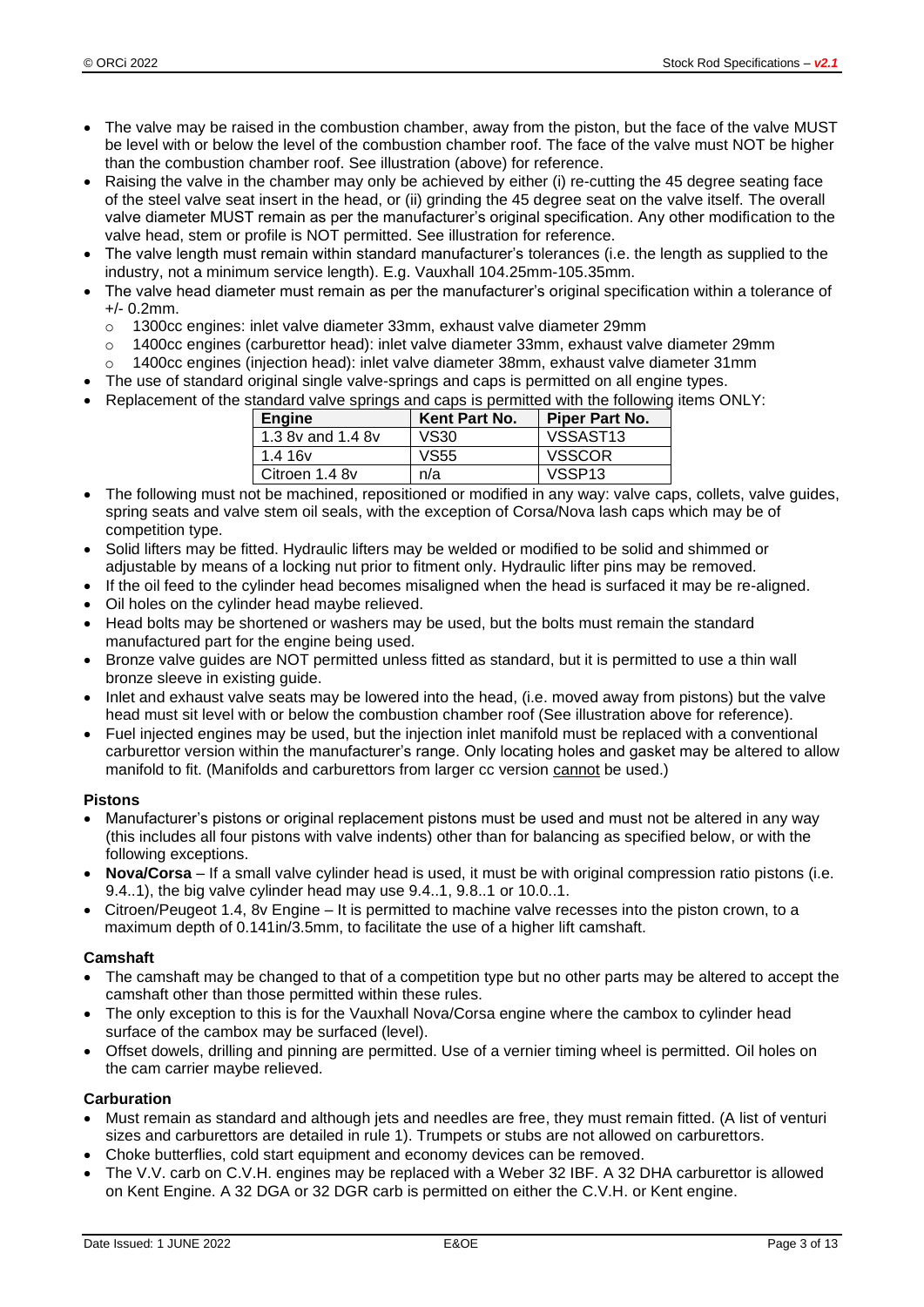- Throttle butterfly linkages may be modified to open together.
- Throttle butterflies, and their shafts and retaining screws, must remain standard and unworked.
- Competition air filters are permitted, however no trumpet, cone or guided airflow types are permitted. It is not permitted to alter or modify in any way an air filter to assist with airflow.
- The air filter base must be fitted level with the top of the carburettor (see photo).
- Any hole maybe blanked off but re-drilling of any other parts is NOT permitted.

#### **Carburation (for Toyota Starlet)**

- Only the standard Weber 32/36 DGV or DGVA carburettor may be used with a maximum of 26mm and a 27mm sized chokes. No polishing or re-profiling is allowed. No modifications to the carburettor*'*s body or original design. The interchanging of the carburettor top from other Weber models is not allowed.
- All gaskets must remain standard and original. A single original spec insulator block must be fitted between carburettor and inlet manifold, with two gaskets; approximate total thickness = 6mm.



• Main jets, primary and secondary jets, auxiliary venturi and emulsion tubes may be changed but must face downwards towards the butterflies. Accelerator pump jets may be changed but face downwards towards butterflies. Chokes may be modified to open together and replacement spindles may be fitted with standard screws. Cold starting devices may be removed with retaining lugs and subsequent holes blanked off. Air and fuel galleries may not be enlarged or modified, and fuel may enter on either side. Floats may not be modified or weighted, and must control the fuel flow. Needle valves may not be larger than 250, and not enlarged or modified. The power valve must be fitted in the base of the bowl, but may be sealed off, and the diaphragm may be removed. No trumpets are allowed. It is permitted to use a grub screw or similar device to fix the auxiliary venturi to the carburettor body. Top end enrichment devices may be blanked off or modified. A secondary fixing on the fuel inlet feed line is required. The Inlet manifold must be standard & not faced to alter the angle of the manifold to the carburettor. No inlet port matching of the carburettor to the manifold or the manifold to the head. No material may be added or removed from the gas flow area, it must be as standard. An adaptor plate of 15mm maximum thickness must be bolted or welded to the inlet manifold to enable the manifold to accommodate the carburettor.

#### **Inlet & Exhaust Manifolds**

- Must be original standard parts from the manufacturer's range. No fettling, porting or polishing.
- The Vauxhall Corsa/Tigra may use the Nova twin outlet exhaust manifold. (See cylinder head.)
- Toyota Starlets may use an after-market four-branch exhaust manifold.
- Exhausts with a hot spot may be blanked off. Water circulation holes may be blanked off.
- Downpipes are free.
- Adaptor spacers from the inlet manifold to the cylinder head can be tapered to allow the carburettor to sit level. The plate is regarded as an extension of the manifold to allow it to fit, so the port holes on the plate must be within 4mm of the size of the holes on the manifold. There must be no tapering from the manifold size to the head size.
- Either cathedral port style 1300cc or square port style 1400cc inlet manifolds are permitted for use. The manifold locating holes and gasket may be modified, ONLY by slotting, to allow for fitment. A 1400cc gasket is permitted to be used with a 1300cc manifold to ease fitment. Machining, polishing or re-profiling of any ports is NOT permitted. Water by-pass holes maybe blanked off, either by welding, or the use of a plug. Removal of external webbing material between No.3 and No.4 cylinder ports for ease of manifold removal, due to the location of the breather pipe, is permitted.

#### **Distributor**

- Must be standard Vauxhall, Delco, Bosch Hall Effect or Bosch Permanent Magnet type and not ECU type. No sport or competition parts permitted.
- The mechanical and vacuum advance may be altered. The vacuum advance may also be removed.
- No electronic ignition is permitted unless fitted as standard.
- Where the engine is not fitted with a distributor as standard and it is not possible to fit a distributor from the same vehicle manufacturer, certain types of Lumenition will be allowed to be fitted.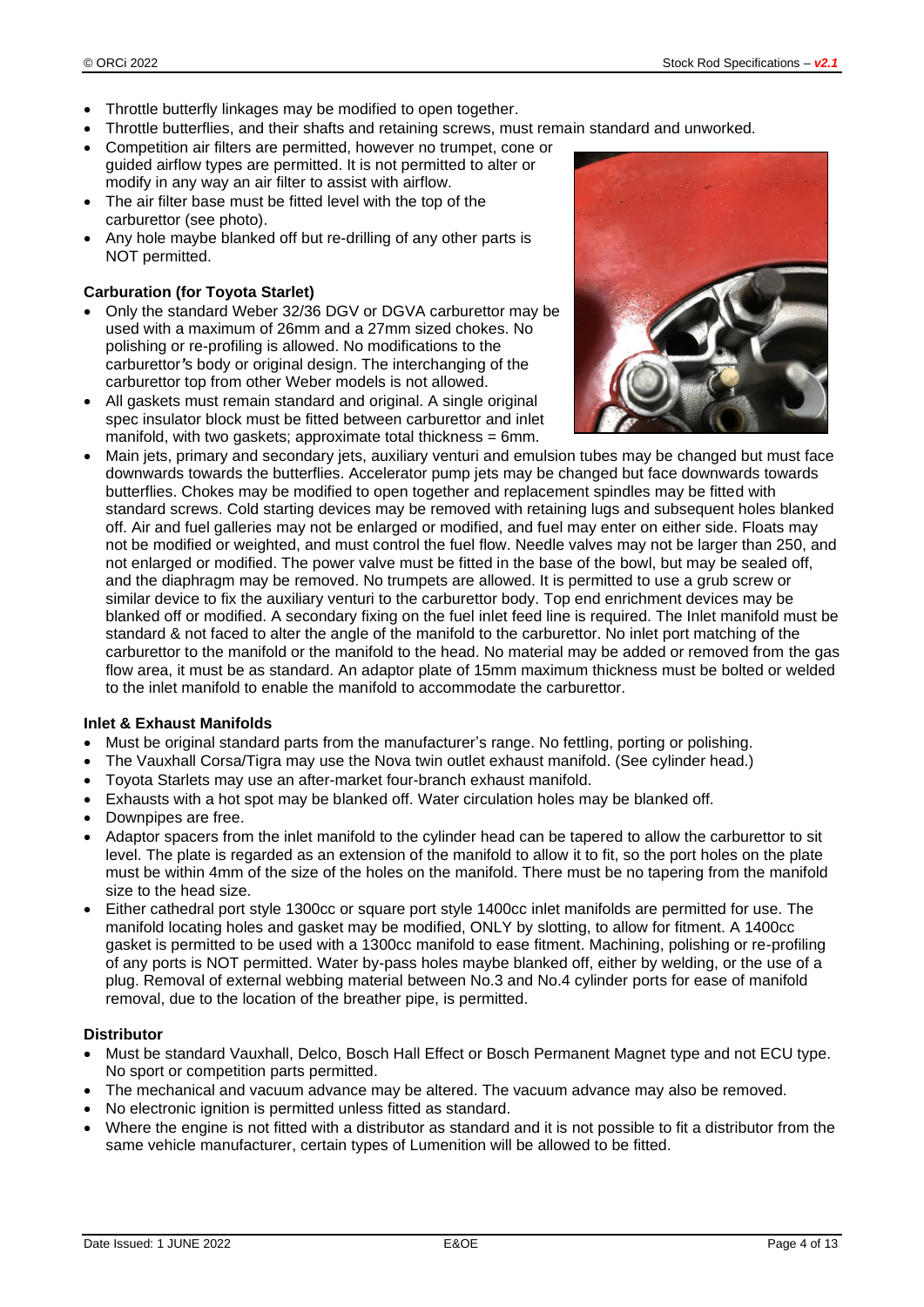- The Renault Clio 1.4 may fit Lumenition Kit No C410 ECU. Top line mapped only. Max advance by 3750 rpm ignition may be advanced only; no retarding. Whatever advance figure appears at 3750 rpm must be continued to end of rev range.
- On the Toyota starlet it is permitted to replace the standard CB distributor ignition system with a standard electronic variant supplied direct from the manufacturer, Lumenition. The permitted part numbers are: Kit FK605 (for the Distributor), and PMA50 (the Amplifier).
- Rev limiters are allowed.
- On Vauxhall engines, due to the ball bearing supplied with camshafts being larger than the hole in the rear of the camshaft, the distributor shaft may be shortened for fitment.

#### **Balancing**

- Balancing is permitted by spot machining only. Spot machining means either hand grind, drill or machine. When balancing pistons and con rods, at least one of each must be as original.
- The flywheel and clutch assembly may be balanced.

#### **Con Rods**

- The machining of con rods, including the caps, is NOT permitted, except for balancing as detailed above.
- Con rods and caps may be numbered for identification purposes.
- Standard original con-rod bolts may be used.
- Original con-rod bolts may be replaced with the following permitted ARP bolts ONLY: ARP Part No. 109-60002 ARP Part No. 109-60003

#### **Flywheel**

• Lightening of the flywheel is permitted.

#### **Sundry**

- Oil coolers are permitted, but must be within the confines of the engine compartment.
- Either electric or water pump fan is permitted but not both.
- Standard sumps must be used and can be baffled. Pick-up pipes can be modified within the confines of the sump. No outside alteration is permitted.
- The engine must be fitted with a catch tank of 1 litre minimum capacity connected to the engine breather system and fitted in the engine compartment. A maximum of three engine breather pipes are permitted.
- Bottom crankshaft pulleys are optional.
- Vauxhall Machining of the Vauxhall crankshaft pulley is permitted.

#### **Transplants**

- A Fiesta may use the 1300 x-flow engine to replace the CVH, and a 8v Nova engine may be used in a Corsa. No other engine transplants are allowed unless written approval is given in writing from the ORCi Stock Rod Sub Committee.
- For Citroen and Peugeot TU3 engine may use the multipoint injection engines and manufacture an inlet manifold. This manifold rule will be reviewed in the future with the intention of proposing one specific manifold. The carburettor must still be a 32/34 Z2 Solex.

#### **Experimental Engine – 1400cc - 16v Engines**

- *A 1400cc 16v Vauxhall engine is permitted to be used on an experimental basis. A driver wishing to take up this option must apply for permission in advance of the engine being used.*
- *The engine must be standard to the car and remain in standard manufacturer's form (UK specification).*
- *Ignition will be via a locked ECU/Wiring loom as supplied by the ORCi Stock Rod group.*
- *It is permitted to use the ORC Stock Rod specification 8v Vauxhall flywheel.*
- *Additional specifications to be updated.*

#### **3. TRANSMISSION**

• The gearbox *casing and internals*, gearbox mountings and final drive must remain standard and complete, but gears, *casings* and ratios from the same manufacturer may be interchanged and the gearbox and final drive may be interchanged within manufacturer's range *with no modification*. *For 2023 a list of permitted ratios will be produced. Drivers are required to submit which ratios they would like to see included on the list.*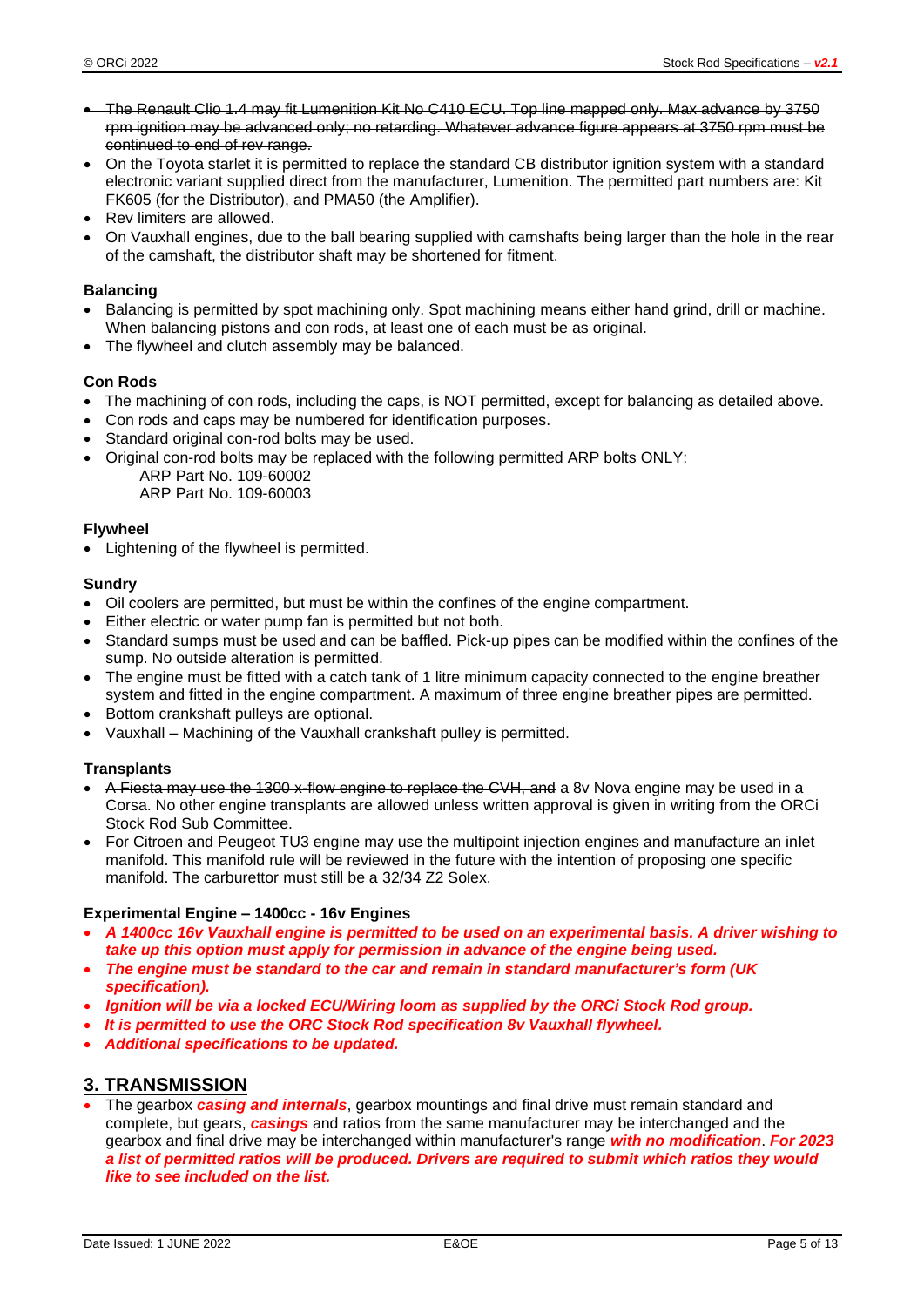- The removal of the speedo drive is not encouraged, but if removed, there must be a satisfactory capping to prevent leaks.
- The differential assembly may be locked by way of welding. Limited slip differentials are not permitted.
- All of the above exceptions must be achieved without machining or modification of the standard parts.
- Drive-shafts must be original as fitted to the make and model and must remain standard. The fitting of spacers is not permitted. Drive shafts from automatic versions are not permitted.
- Prop-shafts may be modified or interchanged from manufacturers range.
- Gearbox mounts must be original and may be strengthened but must occupy their original position.
- Standard gear linkage only is permitted, no aftermarket items such as rose joints allowed.

### **4. WHEELS**

- Wheels of any type may be fitted to the car and may be widened to a maximum of 6" by inserting a steel band, no wider types permitted. Manufactured steel wheels may be used e.g. Weller.
- Maximum wheel diameter is 13".
- Alloy wheels are permitted and these wheels may be repaired. Any repairs will be checked by the scrutineer whose decision will be final on the quality.
- No wheel spacers allowed, whether welded to the wheel or not, unless fitted as standard. The top of the wheel and tyre must be covered by the wheel arch.
- For users of the Citroen AX-1360cc–the 3 stud wheel fixing may be changed to 4 stud using Peugeot components or any other manufacturer's standard hubs.
- Wheel studs are free.

### **5. TYRES**

- The only tyre permissible is the Yokohama 185/70 x 13 A021R (rebranded as 170/590 Advan A021R) Compound No T567.
- Gaiters on tyres are not allowed. Additional tread pattern may not be cut into tyres.
- Tyres can have the feathering removed**.**

### **6. FRONT SUSPENSION**

- This must be fitted as original and in standard manufactured form. *Note the Vauxhall Adam must run original suspension as fitted to that model. From 1 January 2023 the Vauxhall Corsa D must also run original suspension as fitted to that model.* The only modifications that are permitted are noted below.
	- Chassis pick-up points must remain in their original location. Bolts are free.
	- Negative/positive camber or caster on front wheels only is permitted. This may be achieved by modification of original standard parts only.
	- Bottom arms may be extended and adjustable, locating holes on suspension components and top abutment plates may be elongated.
	- Caster adjustment is permitted and may be achieved by modification of the original standard anti-roll bar */* locating rods and bushes and may be adjustable. A tolerance of + or - 2" (50mm) on nearside, 1" (25mm) on offside from original wheelbase will be permitted.
	- The style of hub used must be the same on the nearside and the offside.
	- Camber on front wheels is permitted: free on the passenger side and a maximum of 5 degrees positive on the driver's side.
	- A strut reinforcement bar may be fitted to the front top mounting and may be secured by means of a separate bracket.
	- A front strut brace may be fitted and may be triangular in shape. This may be bolted or welded to the bulkhead or welded to the roll cage.
	- Cars fitted with torsion bar suspension may use any rate of torsion bars but their profile must remain as manufactured.

#### **Shock Absorbers - Front**

- Uprated versions of the original dampers may be used and may be strengthened but must not be adjustable with the exception of an adjustable version being permitted if the adjuster is removed or disabled. The lower abutment plate must remain in its original position and the unit must mount as the original and to the original mountings and must not be modified to achieve camber, with the exception of locating holes.
- Corsa C hubs may be altered at the bottom i.e. thinned to accept Nova or Corsa B struts.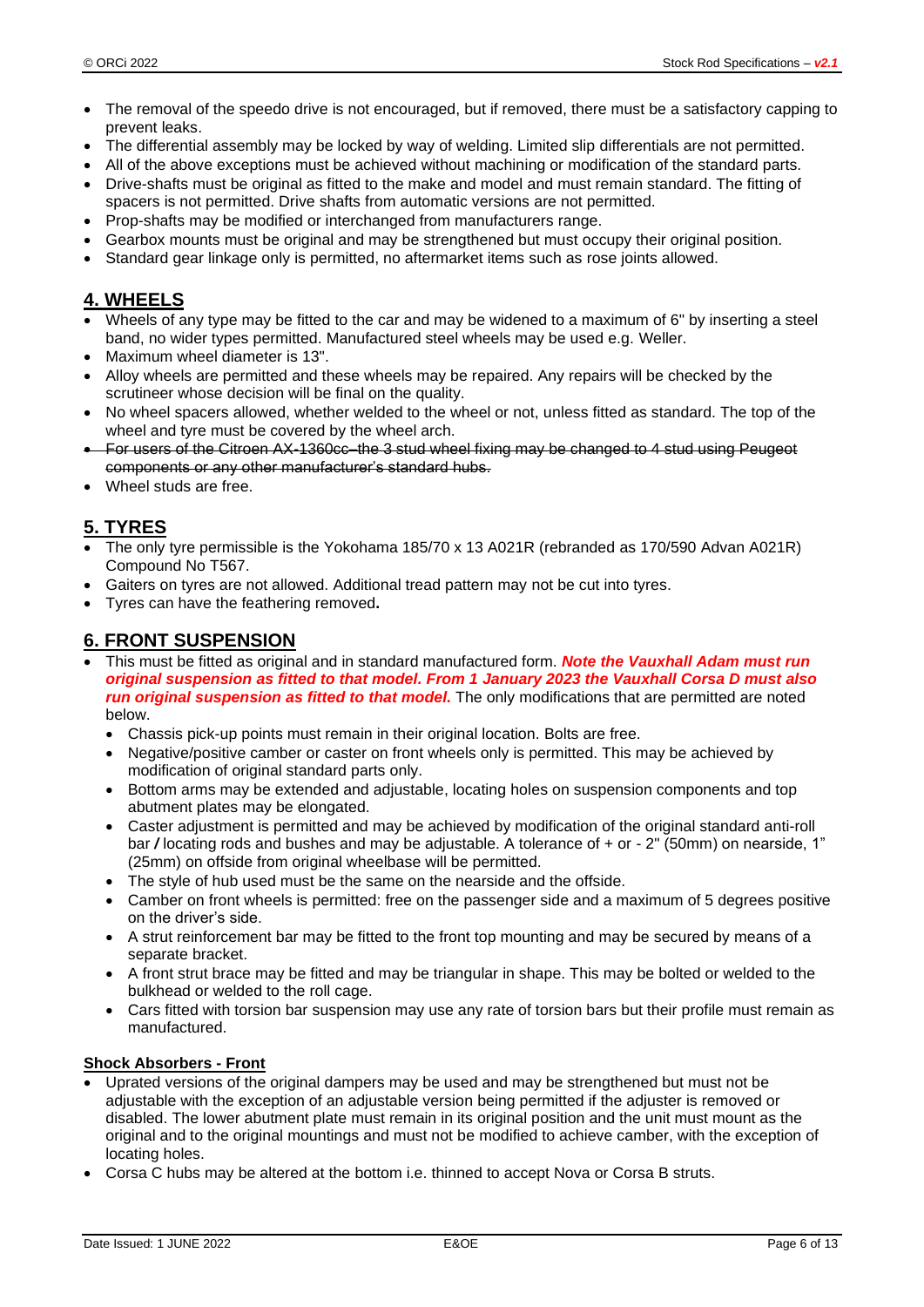- *Corsa C hubs are permitted for use on the Corsa D but all components must remain unmodified. From 1 January 2023 Corsa D must run Corsa D hubs.*
- Strut casings and inner rods of unequal length may be used.
- All suspension components must mount to body shell in the original style however strut top mounting holes maybe elongated to achieve camber.
- Front suspension spring seat can be modified to accept different width and length of springs.
- The use of an adapter at the top, to centralise a smaller diameter spring, is permitted.
- The use of nylon, aluminium, or rubber packers, between the lower spring platform and the base of the spring is permitted. These must be closed and not open, to prevent them from falling out.
- The original top must be used but can be modified (for example, a "top hat" style strut top mount) to accept different spring diameters.
- Top and bottom strut mounting points must be used and fitted as standard apart from slotting holes.
- The spring seat must be welded.
- Unless stated above, no metal may be added to suspension parts.

### **7. REAR SUSPENSION**

- Rear axle locating rods must remain standard length and bushes as original. For vehicles fitted with a rear beam axle, any repairs carried out to the rear axle beam should be done by simply resetting the beam with hydraulic equipment, always within the manufacturer's tolerances.
- Springs are free and must be retained by wire, tie wraps or clips at one end only.
- The use of an adapter at the top, to centralise a smaller diameter spring, is permitted.
- The use of nylon, aluminium, or rubber packers up to a maximum thickness of 20mm, between the lower spring platform and the base of the spring is permitted. These must be closed and not open, to prevent them from falling out.
- The use of a welded "top-hat", or internal tube, to prevent the rear springs from becoming detached when the rear of the car unloads on entering the corner is permitted.
- No competition shock absorbers are allowed on the rear. Gaz or Shock Tec type rear shock absorbers are allowed to a maximum price of £45 inc. VAT and must be commonly available. (In the case of Citroen or Peugeot £55 Inc. VAT). Shock absorbers must be in their original form and unmodified.

### **8. STEERING**

- Steering rack arms may only be shortened or lengthened i.e. the nearside arm may be lengthened and the offside arm may be shortened. This only be done by modifying the arm itself on the thread end and not the inner steering rack components. The steering rack must occupy its original position.
- No quick racks or devices that act as a quick rack are allowed. A polybush is permitted on the rack mounting ONLY – rack mounting may be strengthened.
- The steering column height may be adjusted to suit the driver. It is recommended that the upper retaining bracket of the column be strengthened on some cars for safety. The use of quick release steering wheel mechanisms is permitted.

### **9. BRAKES**

- Brakes must be as original and work on all wheels, complete with a working handbrake.
- No biased braking or modification to brake compensator(s) permitted.
- No hydraulic handbrakes except where standard.
- No competition parts with the exception of competition pads may be used.
- Brake components from the same manufacturer's range may be used, but without modification of standard parts and may not be from a larger cc vehicle e.g. no parts from a 1600cc may be used.
- For front wheel drive cars fitted with load dependent brake pressure regulating valves, the valve must be retained and remain unmodified. The connection from the suspension to the valve may be adapted or removed, and the regulator lever arm secured in any position.
- Removal or changing of the rear pressure regulator valve is permitted, however any replacement must be of the fixed, non-adjustable type.
- If fitted with an ABS type braking system, the system MUST remain standard, and plumbed as originally designed/installed.
- The original ABS valve block MUST be retained, and the use of additional "T" pieces or other components to alter the design of fluid flow is not permitted.
- The alteration of any system to introduce left-to-right brake bias is NOT permitted.
- Any original ABS system piping may be replaced by a conventional pre-ABS system, however the replacement system may be plumbed for front-to-rear bias control ONLY.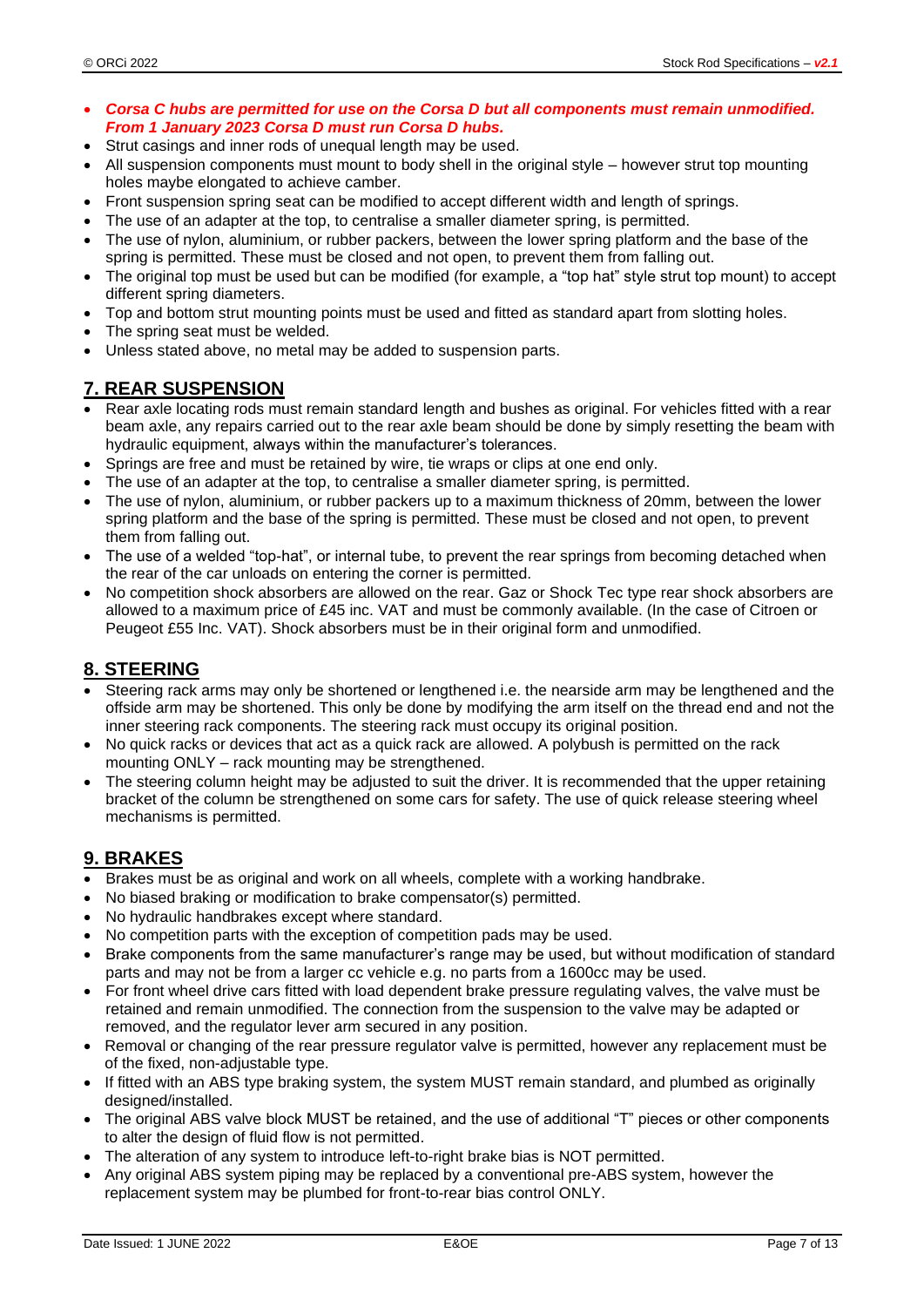# **10. BODYWORK**

- There must be no drilling of holes on any part of the shell, sub-frame, axle, suspension and no removing of any part of the chassis leg at the rear.
- Bodywork and internal structural stiffeners must remain as production with the following exceptions ONLY:
	- o The driver and passenger front seat mounting stiffeners may be removed (see image below/right)
		- $\circ$  The internal A post stiffener maybe removed (below the waistline as defined below) to allow rollcage hoop fitment, however the rollcage A post must be re-tied back to the A panel, to a minimum of 200mm in height using equivalent thickness metal plate as was removed.
		- o The internal B post stiffener rear face only may be removed (below the waistline as defined below) to allow the rollcage hoop to be fitted, however the rollcage B post must be re-tied in to the door shut/latch panel to a minimum of 200mm in height using equivalent thickness metal plate as was removed.
		- o Two holes maybe drilled out of the B post shut/latch panel to allow fitment of the rollcage chicken bars. These holes must not have a diameter in excess 20mm more than the tube i.e. 32mm tube, 52mm hole.
		- $\circ$  The internal structural stiffeners maybe removed from the inner door panels.
		- $\circ$  The internal structural stiffeners (to include the rear face of the B pillar) maybe removed from the rear quarter panels, but no higher than 40mm down from the window aperture (see image *below/*right).
		- o Body-shells which have previously had the internals removed above the waistline must be corrected – this is taken as being 40mm below the window aperture and above.
		- o Tops of tailgates must remain in place and outer tailgate skins must remain in full.
	- o The bonnet internals maybe removed.
	- o Wheel arches may be cut away to accept a wider rim. If the body is cut then 2" (50mm) wheel spats of mild steel must be fitted.
- Seam welding is not permitted anywhere on the car with the exception of the doors AND WHEEL ARCHES. Tack welding is allowed - this is defined as being 2" (50mm) weld with a 6" (150mm) gap before next weld.
- No strengthening may be added, but on cars where suspension mountings or sub frame locate on a weak part of the body suitable strengthening may be added.
- All doors must be fixed when racing.
- No spoilers or aerofoils except where fitted as standard to the make and model of the car.
- Door Skirts
	- $\circ$  Door skirts may be fitted but these must tie into the lower edge of the wheel arch and must not be deeper than 2" (50mm).
	- $\circ$  Door skirts must be constructed from mild steel panels only, with a maximum thickness of 16 SWG/1.62mm.
	- o The door skirts must not be wider than the width of the wheel arch.
	- $\circ$  Holes are permitted in door skirts but must be equal in size and number on both sides of the car.
- **Gussets** 
	- $\circ$  Optional gusseting of the door skirts to the wheel arches is permitted on both sides of the car, in the 4 areas where the door skirts meet the front and rear wheel arches.
	- $\circ$  Gussets must be constructed of steel plate, no thicker than that permitted for the door skirts.
	- $\circ$  One 1" (25mm) hole must be drilled in each gusset to enable the checking of material thickness.
	- $\circ$  All gussets must be triangular in shape with a maximum permitted size of 6" (150mm) in length in both the horizontal and vertical planes.
- Cars fitted with an integral rear panel and bumper may substitute them for a metal panel of original shape and size.
- A single 2" (50mm) diameter inspection hole must be included in bumpers on the driver's side.



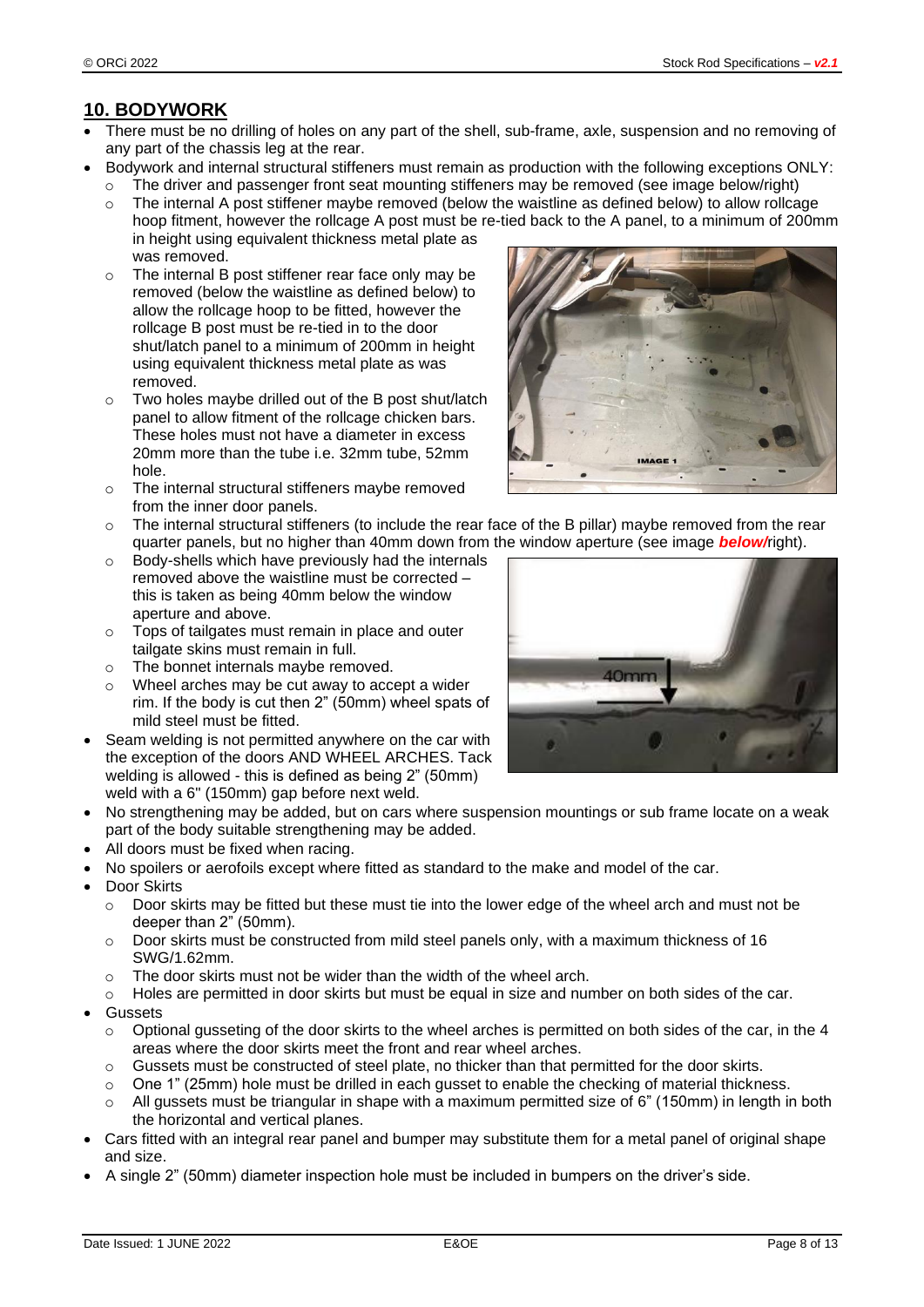- Any replacement panels must be of the original gauge with a single 2" (50mm) diameter hole drilled for inspection. Front panels must not exceed 1.2mm (0.048) or 18 gauge. FRONT CHASSIS MUST NOT BE EXTENDED, EXCEPT FOR A MAXIMUM OF TWO VERTICAL 18 GAUGE FLAT PLATES FROM CHASSIS TO FRONT PANEL. THIS MUST NOT BE BOXED IN ANY TYPE OF WAY.
- Holes are permitted in the front panel between the headlamp apertures for cooling purposes only. Where two sections are used to form a front panel, the overlap must not exceed ½"(13mm).
- Corsa C Only: You may support the wings by use of one 12mm (maximum) steel tube (max 2mm wall thickness) each side of the car, this must be attached by using a maximum 50mm square plate (maximum thickness of 2mm) on each end. This support must be bolted and not welded.
- Corsa D may use the steel inner bumper protection from a Corsa C.
- Repairs to front wings and flitch panels must be carried out with material of original thickness, not 18 SWG. Where front panels are non-original of 18 SWG, only the front section may be of that material; the "wraparound" section to join it up to the wings and the inner flitches etc. must all be constructed with the original thickness of material which is usually 22 or 24 SWG. Where front panels are non-original, the shape reproduced must be the original silhouette of the car when the original bumper is removed. Front panels must not incorporate a front bumper in the shape produced. Likewise the flitches must follow approximately the original contour, not folded with angles to provide strength. Where bonnet slam panels are replaced, lightweight tube or box (50mm x 25mm or 25mm x 25mm, with 1mm or 1.5mm wall) must be used. Cross ties must be 16-18 gauge, 1mm wall box section. Panels must not be doubled.
- Where headlamp apertures are filled, they must not have more than a 25mm overlap.
- Additional gussets must not be added to provide strength to chassis legs etc. Existing apertures, (headlamps etc.) must not be strengthened by any means other than you may pop-rivet a maximum of 18 SWG alloy plate as a blanking cover.
- NO STAINLESS STEEL OR FOAM FILLED PANELS ARE PERMITTED. EXTRA HOLES OTHER THAN THOSE STATED ABOVE ARE NOT PERMITTED.
- The rear window aperture of a Vauxhall Tigra (which is viewed from the side elevation only) may be filled with metal or Fibreglass.
- \*\* Where replacement panels are unobtainable, similar panels from other makes of vehicle may be used.
- Inner and outer sills must remain complete and as production.
- The fitting of an optional sun-visor strip across the full or partial width of the top of the windscreen aperture is permitted.
- The fitting of an optional water deflector to the bonnet of the car is permitted. Any such deflector must be securely fitted, and constructed from a shatterproof material.

### **11. BUMPER & GRILLES**

• A rear bumper may remain on the car occupying its original position. You may replace this with a panel as set out under bodywork rule 10. For steel bumpers, there must be one 50mm inspection hole on the driver's side. Grilles must be original or plastic replacements and must remain in their original position. Fibreglass grilles are allowed and may include headlamp apertures. Cars must run a grille if originally fitted.

# **12. ROLL CAGES**

- The following steel rollcage protection is required to this specification: 1¼" OD (3mm) tube, or 1½" OD (2.5mm) tube or  $1\frac{1}{2}$ " x  $1\frac{1}{2}$ " (3mm) SHS section;
	- o One front hoop, one rear hoop, one rear hoop cross bar at shoulder height to mount seat support or a seat brace hoop as a seat support
	- $\circ$  Two bars connecting the front hoop to the rear hoop at the top, one effectively at the top of the passenger door and one effectively at the top of the driver's door
	- $\circ$  One bar connecting the front hoop and the rear hoop either central in the car or running diagonally from rollcage front hoop to rear hoop (i.e. corner to corner)
	- o One dash cross bar
	- Two N/S chicken bars and two O/S chicken bars must be fitted between the rollcage hoops. These must have a minimum of two vertical support bars (in the same specification steel) each side connecting both chicken bars together. These must run parallel to each other in a vertical manner. Alternatively, the chicken bars may run in a cross manner on the passenger side only, and this does not require any connecting bars.
- The lower bar on the driver's side (if horizontal) should be a minimum of 3" (76mm) above the sill.
- The base of the roll cage A and B post hoops must be connected to the bodywork by one of two methods:
- $\circ$  mounted on top of the sill or sill bar (the sill bar must run the entire length of the sill connecting the A and B post hoops and be of rollcage specification material as noted above, this is not a chicken bar)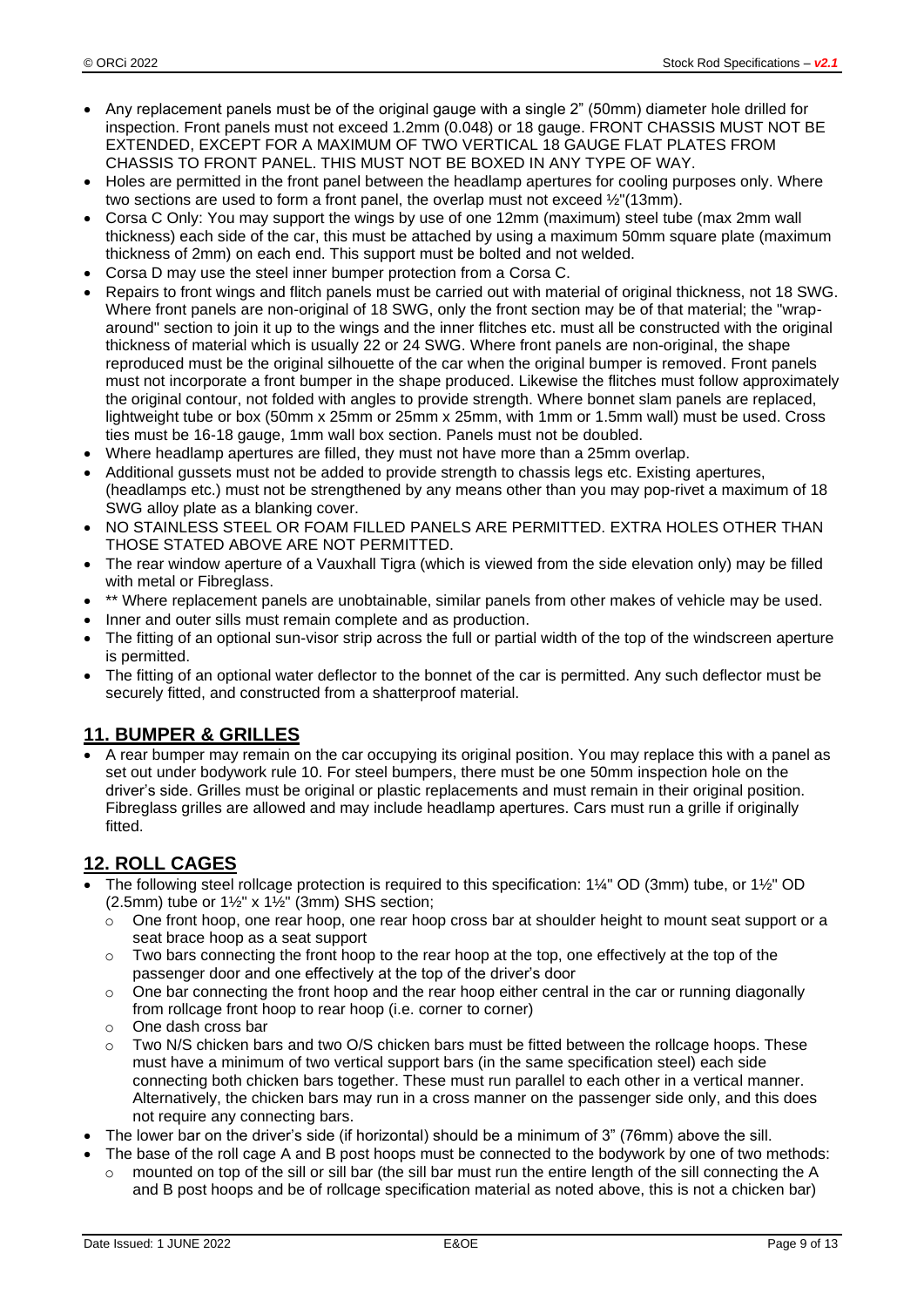- welded on four 23cm square steel plates 3mm (min.) thick, or a piece of 38 x 38 mm box section, 2.5mm minimum thickness, connecting front and rear hoop feet welded to sill or floor. This bar will not be classed as a chicken bar.
- All joints must be welded over 90% of the joint unless an approved RACMSA cage is used.
- The cage must not protrude through the bulkhead with the following exception. It is permitted to support both turrets from the roll cage with the maximum material and gauge as the roll cage, but the shock absorber must not connect to it.
- Rear cage bars must terminate at least 10mm from the rear panel.
- Two diagonal down-bars MUST be fitted from the rear face of the driver rear roll-cage hoop (at the highest point); one from the nearside top down to the nearside rear wheel-arch (C), and one from the offside top down to the offside rear wheel-arch (D). In addition, a third diagonal down-bar MUST be fitted from the offside top down to the nearside rear wheel-arch (A). A fourth diagonal down-bar from the nearside top down to the offside rear wheel arch (B) is optional.



- The right is reserved to drill inspection holes in the rollcage to check thickness of steel used.
- Front screen must have a central bar of 19mm x19mm or  $\frac{3}{4}$ " x  $\frac{3}{4}$ " SHS welded in place.

# **13. SEATS**

- Aluminium, steel or fibreglass competition seats are mandatory, and must be securely fitted as per manufacturer's recommendations.
- The seat should occupy its original position where possible and be suitably supported at shoulder height and on both of the sides and back, with a suitable framework or seat stiffener's.

### **14. BATTERIES & ELECTRICAL**

Batteries must be securely clamped in place and covered with a leak proof material to prevent spillage of acid. They may be fitted under bonnet, in passenger foot-well or behind the driver, but the floor cannot be cut to accommodate them. They must be fitted at least 6" (150mm) from the fuel tank. An electrical cut/off switch must be fitted to the R/N/S corner of the car. If the car is fitted with an electrical fuel pump, a switch must also be within easy reach of the driver. Self-starter motors must be fitted and in working order at all times. The use of a rev counter is permitted. A 24-volt starter system is permitted**.** If two batteries are fitted, then the car must be wired to use a 24-volt starting system. The use of (AGM) gel type batteries is permitted as an alternative to the common lead acid type. You must not use two batteries as ballast.

### **15. STOP LIGHTS & MIRRORS**

Either two stop/brake lights or one single stop/brake strip-light must be fitted onto the rear parcel shelf or hung from the roof. If two lights, they must be a minimum of 30 inches (762 mm) apart facing rearward. Lamp(s) must be operated by the standard stop light switch as fitted to the particular model of car. No other switches or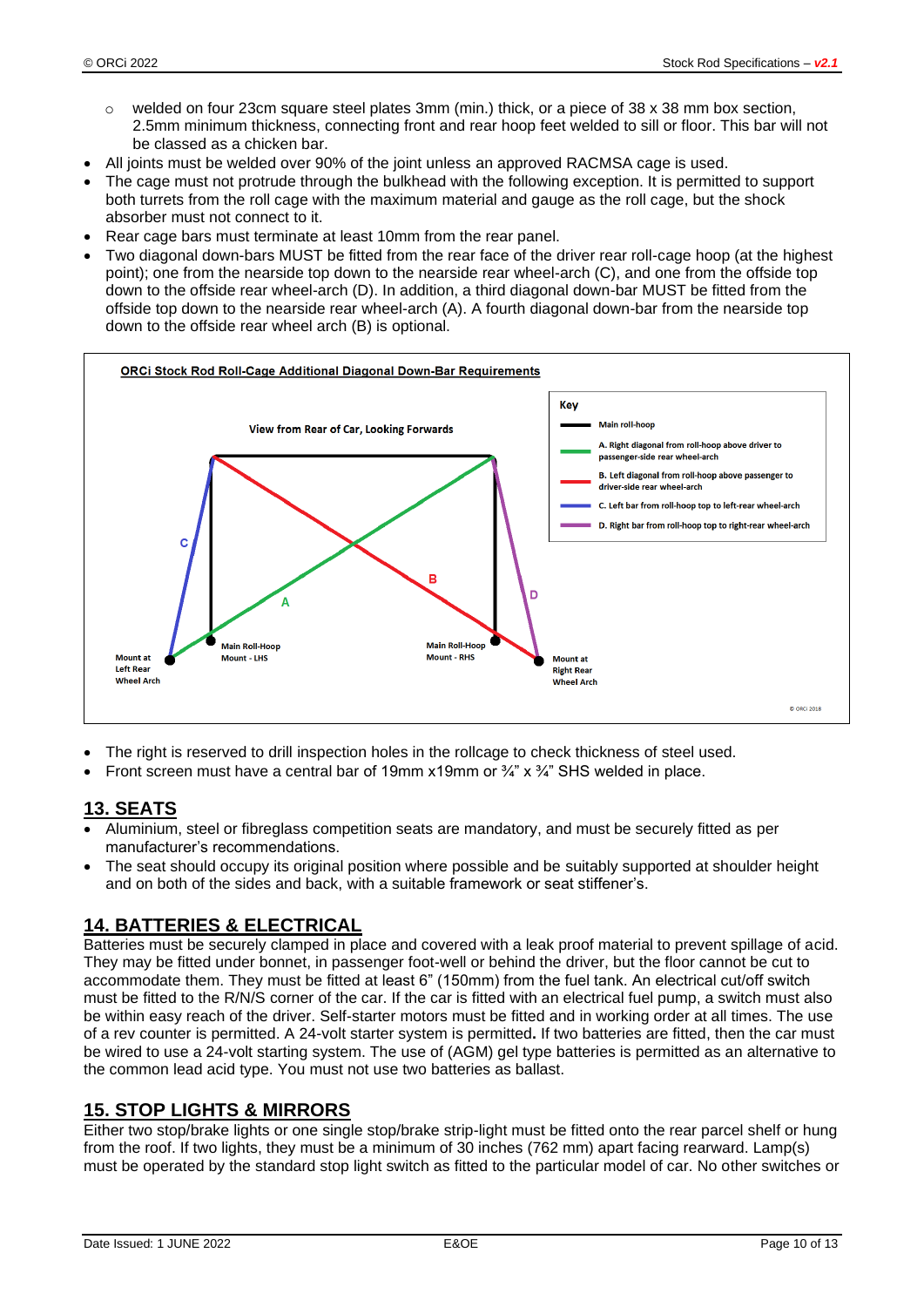modifications to switches to be made. Bulbs to be of 21-watt intensity. It is permitted as an alternative to use LED light units of the same size and of at least equivalent intensity.

- o For round type lamps: minimum diameter 3" (76mm), maximum diameter 5" (127mm).
- o For square/rectangular type lamps: minimum 3" (76mm) square, maximum 5" (127mm) square.
- o For strip type lamps 16" (406mm) maximum width.
- $\circ$  Corsa C can use original rear light fitting as can newer cars with light fittings above the waist line, but must be covered in self adhesive clear vinyl
- An interior mirror must be fitted. A driver's door mirror must be fitted, mounted in such a position that it does not project further out than the body. (Must not be able to get knocked off whist in racing traffic)

### **16. FUEL TANKS**

Fuel tanks must be metal or FIA approved with a maximum capacity of 4 gallons or less are permitted. These must be fitted rear of the driver but in front of the rear axle centre line, and must be at least 6" from the battery, i.e. they are no longer allowed to be fitted in the boot area. They MUST NOT BE FITTED BELOW THE REAR CHASSIS RAILS AND MUST BE FITTED ABOVE THE FLOOR INSIDE OF THE CAR, and the floor must not be cut in any way to accept the tank. All tank filler caps must be of a secure leak proof metal with a screw fitting. Petrol pipes must be of metal or metal covered and have a shut off tap within easy reach of the driver. All tanks must be fitted with a breather system which prevents spillage if a car is inverted. All petrol pick up pipes must draw though a stand pipe from the top of the fuel tank. Four 50mm holes must be drilled at the lowest point under tanks to allow spilled petrol to drain. A firewall between fuel tank including filler cap/pump and driver must be fitted. Fuel regulators may be used. The fuel pump must be fitted in the rear behind the driver. A one way valve must be fitted to the breather pipe.

# **17. FUEL**

Permitted fuel specification from 1<sup>st</sup> January 2008 (this specification supersedes all previous specs).

- All cars must only use fuel from roadside pumps as defined below.
- Petrol (Motor Gasoline of the type on sale to the general public from roadside filling stations) BS 4040 (Leaded) Subject to a valid permit for use. LRG (Unleaded), BS EN 228 (Unleaded), BS7800 (Super Unleaded).
- Petrol is a product refined from crude oil that contains a large number of identifiable compounds that can typically be 250 in number. These compounds can be identified and compared to the available petrol from major oil companies and suppliers.
- Unless otherwise stated, or the distinction is made between leaded and unleaded petrol, major gasoline fuel shall meet the following; Acceptance levels for Octane numbers will be determined at 95% confidence level. Only additives to this motor gasoline fuel solely for the purpose of lead replacement are allowed.
- Lead Replacement Gasoline, LRG, also known as LRP. Only additives from Sodium, Phosphorous, Potassium, or Manganese according to manufacturer's recommendations are allowed. Note; Manganese can enhance octane values in any petrol. Under no circumstances will values in excess of 0.005 grams/litre be permitted. Lead in excess of EU directive 98/70EC requirements is illegal.
- We reserve the right to amend the detail of the above specification to reflect any change occurring in the quality of the fuel on sale to the general public at any time.

|                       | <b>BS EN 228</b> | <b>BS 7800</b>  | <b>BS 4040</b>  | <b>LRG/LRP</b>  | <b>Test Standard</b>        |
|-----------------------|------------------|-----------------|-----------------|-----------------|-----------------------------|
| Motor Oct No (max)    | 89.0             | 89.0            | 89.0            | 89.0            | <b>ASTM D2700/86</b>        |
| Mon (min)             | 85.0             | 86.0            | 86.0            | 86.0            | <b>ASTM D2700/86</b>        |
| Research Oct No (max) | 100.0            | 100.0           | 100.0           | 100.0           | ASTM D2699/86               |
| Ron (min)             | 95.0             | 97.0            | 97.0            | 97.0            | ASTM D2699/86               |
| Lead (max)            | 0.005            | 0.005           | 0.15            |                 | ASTM D3341 / IP362          |
| Lead (min)            | ASTM D3237       | ASTM D3237      |                 | 0.005           | ASTM D3237 / D3341 / I P362 |
| Density @ 15°         | $0.720 - 0.775$  | $0.720 - 0.775$ | $0.720 - 0.775$ | $0.720 - 0.775$ | ASTM D1298/D4052            |
| Oxygen % max          | 2.7% w/w         | 2.7% w/w        | 2.7% w/w        | 2.7% w/w        | Elemental                   |
| Nitrogen % max        | $0.1\%$ w/w      | $0.1\%$ w/w     | $0.1\%$ w/w     | $0.1\%$ w/w     | ASTM D4629/ IP379           |
| Benzene % max         | $1.0\%$ v/v      | $1.0\%$ v/v     | $1.0\%$ v/v     | $1.0\%$ v/v     | <b>EN238</b>                |
| Sulphur               | 150mg/kg         | $150$ mg/kg     | 150mg/kg        | 150mg/kg        | EN ISO 14596 / ASTM D2622   |
| Olefins*              | 18% vlv          | 18% v/v         | 18% v/v         | 18% v/v         | <b>ASTM D1319</b>           |
| Aromatics*            | 42% vlv          | $42\%$ v/v      | $42\%$ v/v      | $42\%$ v/v      | <b>ASTM D1319</b>           |

#### **Roadside fuel consistency when testing fuel samples.**

\* Olefins and Aromatics values are expressed as a percentage of total fuel.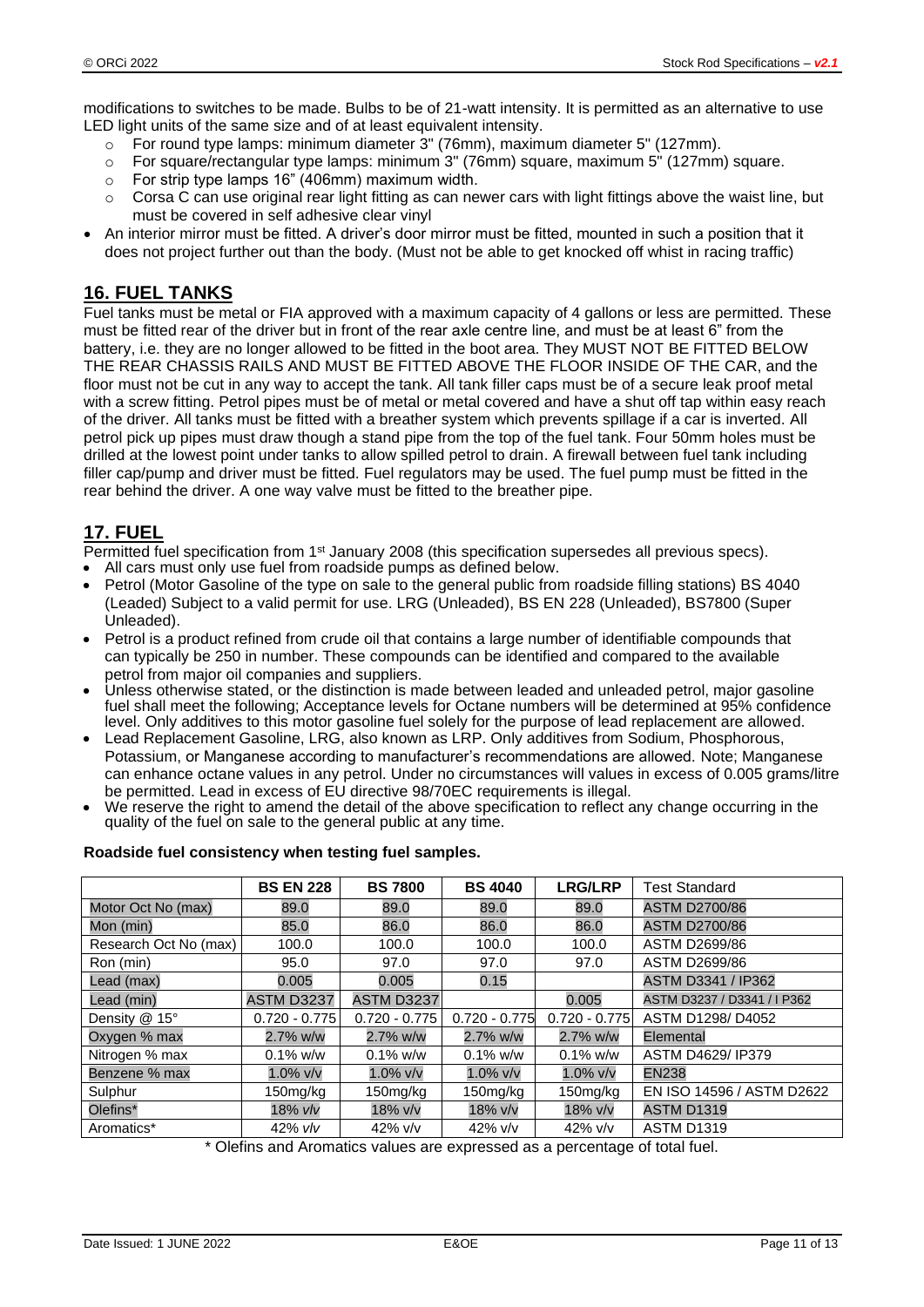### **18. SILENCER/EXHAUST**

- The only silencers allowed are the AX891, Laws or Simpson ORC225 & Edwards Exhaust.
- A minimum of 2" (50mm) and a maximum of 10" (254mm) section of tail pipe must be fitted to the silencer facing rearwards or down. This is to be measured from the rear of the box (not the pipe).
- No heat shield wrapping of any description is permitted.

### **19. RADIATORS**

Radiators are free but must occupy their original position. A heater matrix may be used as a secondary radiator but must be fitted under the bonnet.

### **20. ROOF COLOURS**

When notified of their grading, drivers will paint at least 90% of the roof to their appropriate grading colour, White, Yellow, Blue or Red. Race car numbers can be painted on the top of the roof, but must not be used as an excuse to have the incorrect roof grading colour. A silver stripe denotes the top points scorer. There is NO superstar grade, and roof-lights are NOT permitted for any reason. Any driver winning an official ORC roof Championship will be required to paint his roof the said colour for that Championship as follows:

**1. World 3. European 2. European** Red/Yellow Chequered **3. British** Black/White Chequered **4. ORC** Orange/White Chequered **5. National** Gold Stripe **6. English** St. George's Cross<br> **5. Scottish** St. Andrew's Cross **8. Irish Open** Green/White Chequen **9. Irish Closed** Green **10. Points Champion** Silver Roof **11. Points Leader** Silver Stripe

**7. Scottish** St. Andrew's Cross **8. Irish Open** Green/White Chequered

- The World, European, British, ORC, National, English, Scottish, Irish Open, and Irish Closed Champions, plus each Promotion's/Region's Points Champion and Points Leader, must start at the back of the grid, in the order listed above (with the World being at the rear and the others progressing forwards in order), and with a full grade gap to the Red grade in front.
- With the exception of special championship races, the race grid must line up as follows:



• If you win a race at a meeting; you will start the remaining races from the rear of your grade. Should you win another race at the same meeting – you will be automatically upgraded.

### **21. SIGNWRITING & NUMBERS**

- Numbers must be displayed on both sides of the car in contrasting colours with a minimum of 12" high in 2" strokes. Regulation fin numbers must be Black 9" high in 1½" strokes minimum. The fin plate must be white fitted on or above the roof line but be no higher than 12" in total from the roof. All numbers must be of professional appearance and can be painted on the roof itself in addition to the fin plate.
- The driver*'*s name must appear plainly on the sun visor. Only other writing confined to sponsors or mechanics names which must have the approval of the promotion at all times.

### **22. TRANSPONDERS**

An AMB Tranx160/260 or X2 transponder for lap scoring is mandatory and should be working at all times. It should be fitted 1.8 metres back from the front most position of the car. A hole of at least 6" (150mm) is required in the floor, with the transponder fitted vertically, just below the hole. In the event of a dispute with the transponder result, the Steward of the meeting will make the final decision. Any driver found to have fitted the transponder further forward than the required 1.8 metres will be excluded from the meeting.

#### **23. WEIGHT**

The car can be weighed at any time before, during or after a meeting, without driver. It must always achieve the minimum weight; the adding of fuel or liquids is not allowed to achieve this minimum weight.